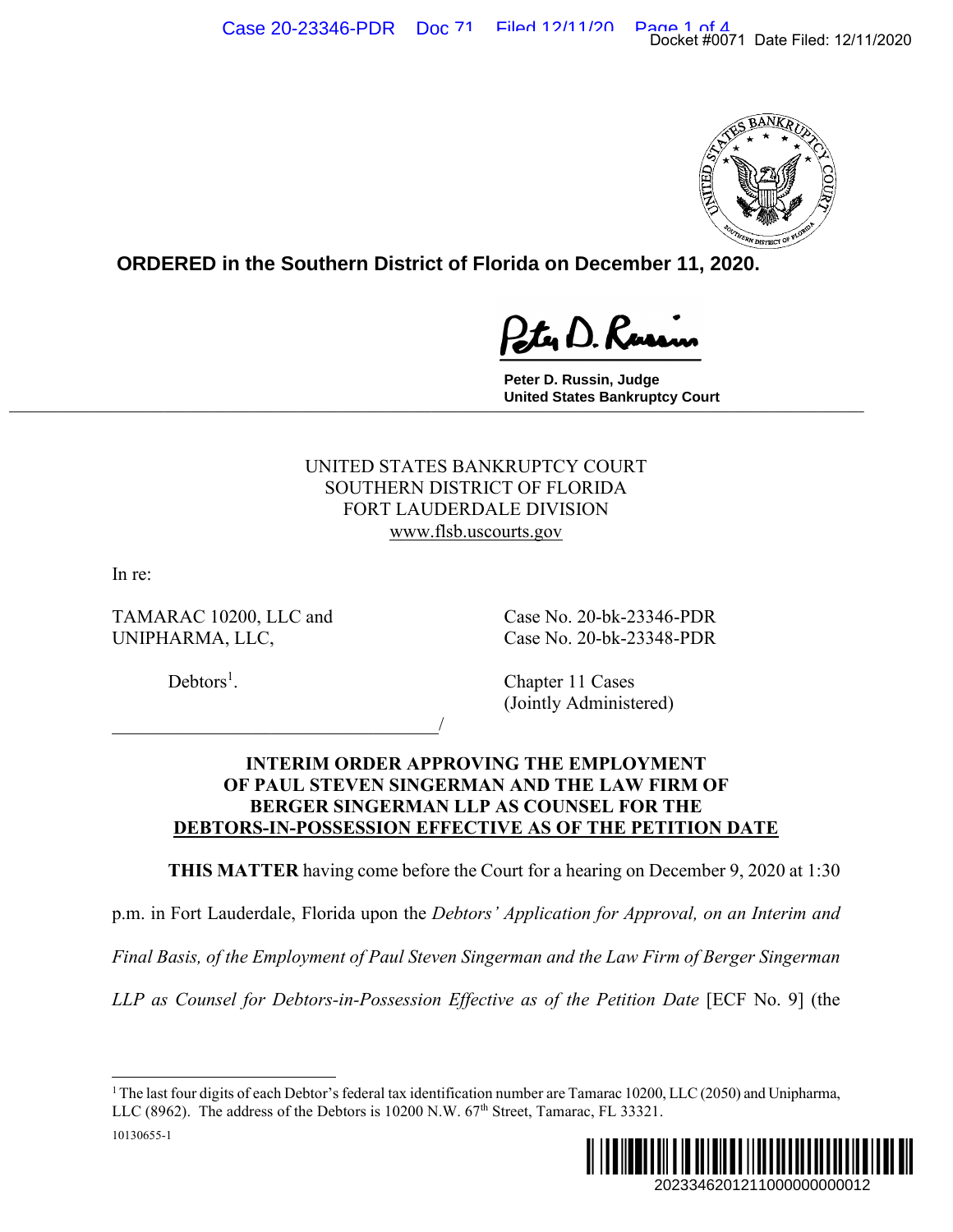#### Case 20-23346-PDR Doc 71 Filed 12/11/20 Page 2 of 4

"Application"), the *Declaration of Chief Restructuring Officer Neil F. Luria in Support of the First Day Pleadings* (the "First Day Declaration"), and the *Declaration of Paul Steven Singerman, on Behalf of Berger Singerman LLP, as Proposed Counsel for Debtors-in-Possession, Effective as of Petition Date* (the "Singerman Declaration") attached to the Application as **Exhibit "A."** The Application requests entry of interim and final orders approving the Debtors' employment of Berger Singerman LLP to represent it as general counsel in these Chapter 11 cases. The Court has jurisdiction over the matters raised in the Application pursuant to 28 U.S.C. §§ 157 and 1334(b). This is a core proceeding pursuant to 28 U.S.C. § 157(b)(2)(A). Venue is proper before this Court pursuant to 28 U.S.C. §§ 1408 and 1409. The relief requested in the Application is in the best interests of the Debtors, their estates and creditors. The Singerman Declaration makes relevant disclosures as required by Fed. R. Bankr. P. 2014 and Fed. R. Bankr. P. 2016. The Singerman Declaration contains a verified statement as required by Fed. R. Bankr. P. 2014 demonstrating that Paul Steven Singerman and Berger Singerman LLP are disinterested as required by 11 U.S.C. § 327(a). Pursuant to 11 U.S.C. § 327(a), Fed. R. Bankr. P. 2014(a) and Local Rule 2014-1(A), the Court is authorized to grant the relief requested in the Application. Upon the record herein, and after due deliberation thereon, good and sufficient cause exists for the granting of the relief as set forth herein. Accordingly, it is hereby

## **ORDERED** that:

1. The Application is **GRANTED** on an interim basis.

2. The employment by the Debtors, as debtors-in-possession, of Paul Steven Singerman and the law firm of Berger Singerman LLP, as general counsel, in these chapter 11 cases is **APPROVED** pursuant to 11 U.S.C. § 327(a), on an interim basis, pending a final hearing as set forth below.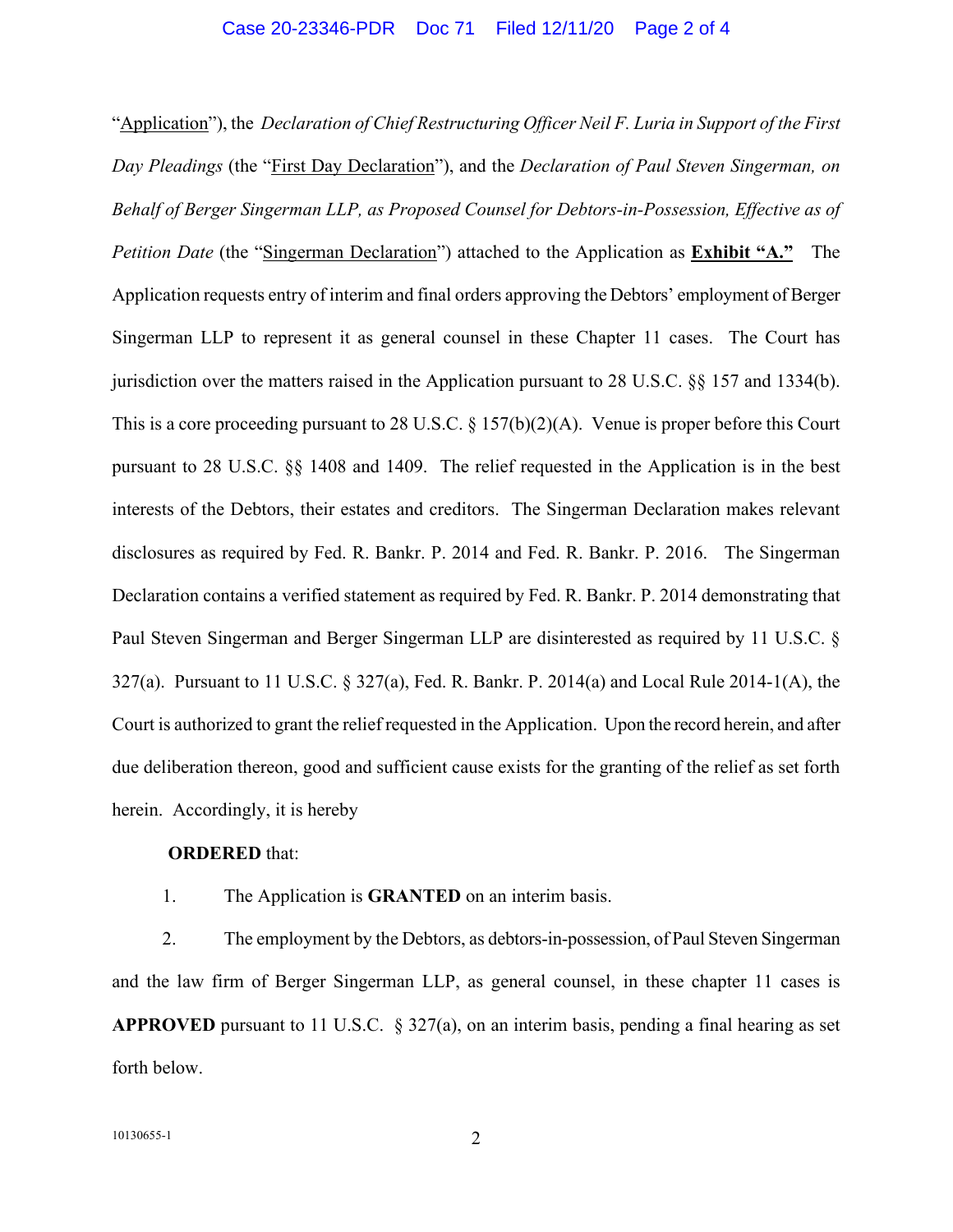### Case 20-23346-PDR Doc 71 Filed 12/11/20 Page 3 of 4

3. The employment of Paul Steven Singerman and the law firm of Berger Singerman LLP by the Debtors shall be effective as of the Petition Date.

4. Berger Singerman LLP shall apply for compensation and reimbursement of costs, pursuant to 11 U.S.C. §§ 330 and 331, at its ordinary rates, as they may be adjusted from time to time, for services rendered and costs incurred on behalf of the Debtors. Berger Singerman LLP will apply for compensation and reimbursement of costs.

5. The Court shall conduct a final hearing (the "Final Hearing") on the Application on **December 30, 2020 at 10:00 a.m. by VIDEO CONFERENCE**.

6. **\*\*IMPORTANT\*\*** The hearing scheduled by this Order will take place only by video conference. **DO NOT GO TO THE COURTHOUSE**. Attorneys must advise their clients not to appear at the courthouse. To participate in the hearing by video conference please refer to the instructions under the name of the presiding Judge on the Court's web site, www.flsb.uscourts.gov.

7. To register for the video conference, manually enter the following registration link in a browser:

### https://www.zoomgov.com/meeting/register/vJItf-ipqT8vGjlMEYtsbL8NoEGB2qO0Mnk

8. **PLEASE NOTE:** No person may record the proceedings from any location by any means. The audio recording maintained by the Court will be the sole basis for creation of a transcript that constitutes the official record of the hearing. Although conducted using video conferencing technology, the hearing is a court proceeding. The formalities of the courtroom must be observed. All participants must dress appropriately, exercise civility, and otherwise conduct themselves in a manner consistent with the dignity of the Court.

9. Entry of this Interim Order is without prejudice to the rights of any party-in-interest to interpose an objection to the Application, and any such objection will be considered on a *de novo* standard at the Final Hearing.